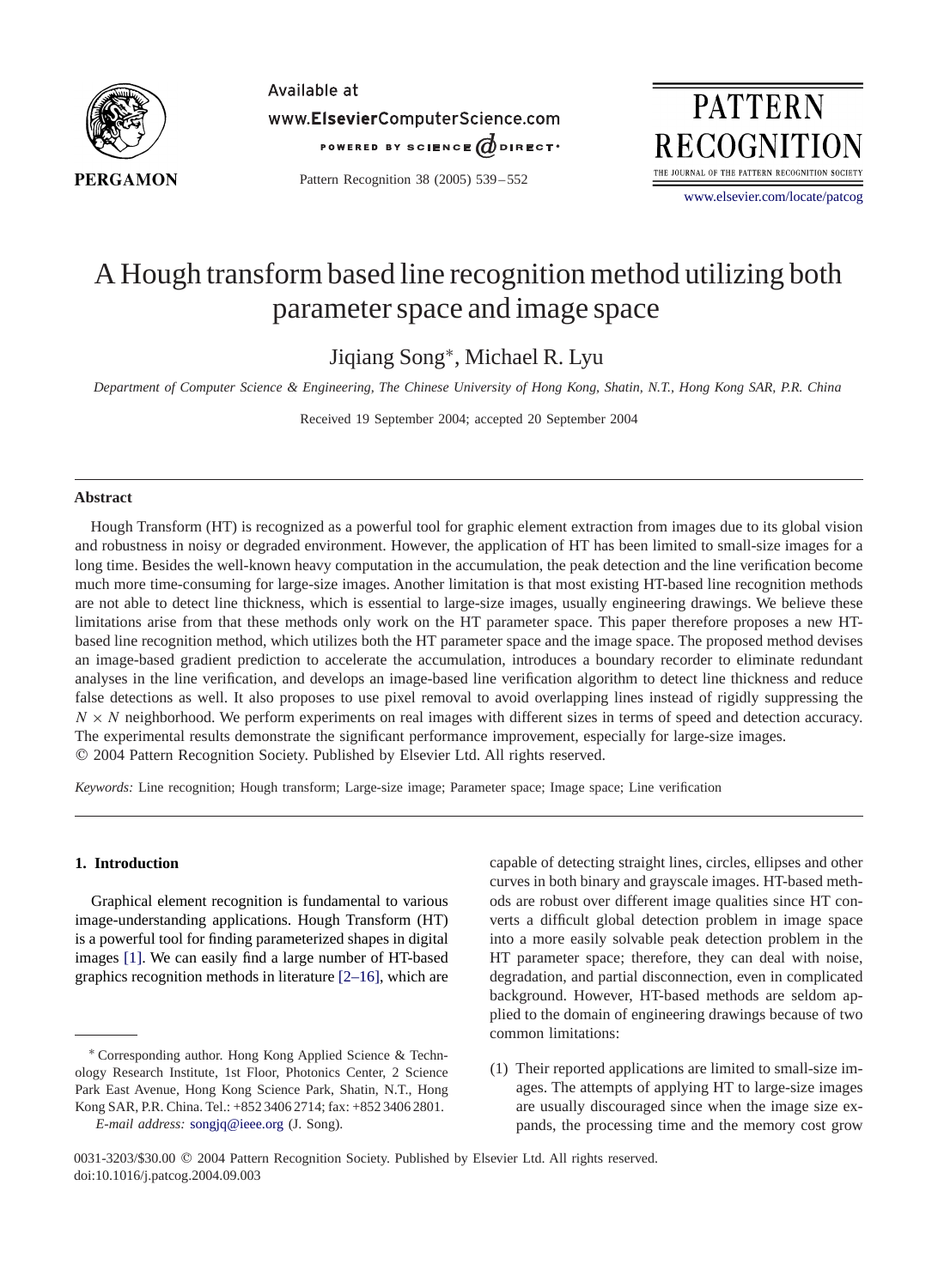rapidly, and the random aligned noises become noticeable. Unfortunately, engineering drawings usually come with quite large sizes.

(2) They do not detect the line thickness, which is critical to some applications, say, understanding engineering drawings. Some methods assume the line thickness is constant in an image and then take it as an input parameter to enhance the performance [13,16]. However, this assumption is not true for most engineering drawings.

One may think that it is not necessary to apply HTbased methods to engineering drawings since there are already many graphics recognition methods in this domain. In fact, according to our study, the popular graphics recognition methods for engineering drawings, including skeletonization-based methods [17,18], contour-based methods [\[19\]](#page-13-0) and pixel-tracking methods [20,21], mainly depend on the pixel-level connectivity of graphic elements. As a result, they handle good quality images well, but their performance drops significantly when the image quality is too poor to keep the connectivity. HT is no doubt the best choice under this circumstance. Therefore, this paper proposes a new HT-based method which handles large-size images more efficiently and can detect line thickness.

Besides the inherently high computation complexity of HT, we believe the limitations of existing HT-based methods partly come from their only working in the HT parameter space. With the image size expanded, the number of feature points contributing to an HT parameter increases dramatically, leading to much larger memory cost and much longer processing time for line verification. Moreover, since the feature points are only a small portion of all pixels in an image, it is impossible to detect the thickness of a line. Therefore, this paper proposes to utilize the image space to overcome these limitations. The experiments demonstrate that the proposed HT-based line recognition method is very efficient and accurate, especially for large-size images, and it can detect line thickness as well.

The rest of this paper is organized as follows. Section 2 reviews related work. Section 3 describes the proposed method in detail. The experimental results are reported in Section 4. Finally, Section 5 draws our conclusions.

# **2. Related work**

The standard HT for straight line is depicted by Eq. (1), where  $(x, y)$  denotes a point in the Cartesian coordinates, i.e., the image space, and  $(r, \theta)$  represents its parameter in the polar coordinates, also called the HT parameter space. All points on the same line in the image space will intersect at one point in the HT parameter space.

$$
r = x \times \cos \theta + y \times \sin \theta. \tag{1}
$$

Generally, using HT to recognize lines in images consists of three steps: first, perform HT on feature points in the image space and accumulate hits for each parameter in the HT space; second, detect peaks in the HT parameter space; and third, verify the line indicated by the peak parameter.

The first step has been well investigated so far. The conventional HT treats all angles equally, which results in heavy computation, huge parameter space, and less-salient peaks. Consequently, current research interests focus on how to select angles to accelerate the transform safely and efficiently. An abundant number of improved HT methods, e.g., gradient-based HT [3,4], randomized HT [\[11\],](#page-13-0) probabilistic HT [9,12] and sampling HT [\[10\],](#page-13-0) have been proposed to accelerate the accumulation and to highlight the peaks.

The peak detection methods can be divided into two classes: local peak detection methods and global peak detection methods. The former class, e.g., [\[5\],](#page-12-0) is the common way, which finds the local maxima within an  $N \times N$  neighborhood over the HT parameter space, where *N* is very critical. Using a larger *N* will suppress some real lines, while using a smaller *N* will yield overlapping lines, i.e., repetitive detections. To avoid the dilemma of local peak detection, Princen et al. [\[8\]](#page-13-0) proposed an iterative global peak detection method, which first selects the globally highest peak in the HT parameter space, then removes those feature points contributing to this peak, and finally repeats the HT accumulation and the global peak detection. This method is more robust than clearing a rigid-size neighborhood, but it is very time-consuming for a large-size image due to iterative accumulations. In fact, it is only applied to the sub-image level in [\[8\].](#page-13-0)

The line verification step has two purposes: (1) to determine the exact parameters of line segments, including starting point, end point and thickness, along the line indicated by the detected peak, and (2) to eliminate the random aligned feature points. The common method for line verification [\[15\]](#page-13-0) is sequentially checking the connectivity of feature points within the narrow strip area determined by the peak parameter  $(r, \theta)$ , the quantization interval  $\Delta r$ , and the sampling interval  $\Delta\theta$ . Since the line equation is calculated frequently and the contributing feature points are searched iteratively, this step may be more time-consuming than the previous two steps for large-size images containing numerous lines. Moreover, since existing methods only depend on feature points, they cannot detect the line thickness. However, the improvement on this step is seldom addressed because small images are always considered.

#### **3. Line recognition method**

The idea of this method is to utilize the handy image space to help accelerate the whole process and detect the line thickness. As engineering drawings are usually scanned, stored and processed in a binary format, we assume that the image discussed in this paper is monochromatic (i.e., black for foreground and white for background). We predefine two thresholds,  $T_{min}$  and  $T_{max}$ , to indicate the thinnest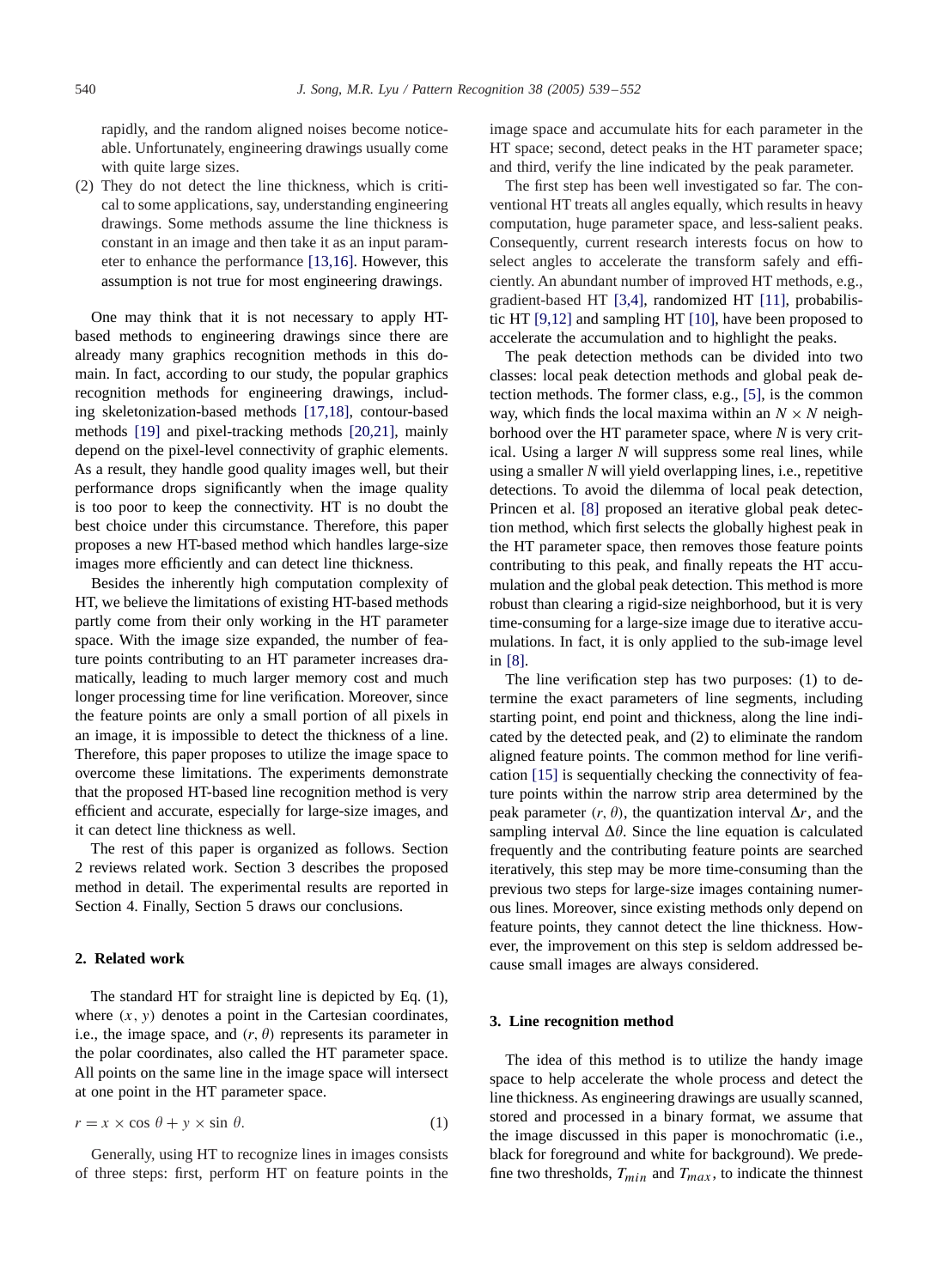

Fig. 1. Orthogonal run length scanning.

and the thickest acceptable line thickness, respectively. The proposed method consists of three major steps: HT accumulation (voting), peak selection and sorting, and line verification.

#### *3.1. Feature point selection*

Considering the efficiency of a voting process, we select only a small portion of pixels in the image, called feature points, to participate the voting. We define the feature points as the medial points of line-like areas. The feature points are obtained by orthogonal run-length scanning, described as follows. During the scan, we assume one-pixel-long white gaps will not break a black run to tolerate the degraded image quality.

- (1) Horizontally scan the image stepping  $S_h$  rows, where  $S_h$  is the image height divided by 3000. For a horizontal black run, if its length is between  $T_{min}$  and  $T_{max}$ , the midpoint of this run is selected as a horizontal feature point, as shown in Fig. 1.
- (2) After the horizontal scanning finishes, scan the image vertically stepping  $S_v$  columns, where  $S_v$  is the image width divided by 3000. For a vertical black run, if its length is between  $T_{min}$  and  $T_{max}$ , we further calculate the length of the horizontal run passing the midpoint of this vertical run. If the length of horizontal run is also between  $T_{min}$  and  $T_{max}$ , this midpoint will be skipped because it has already been used in the horizontal scanning; otherwise, this midpoint is selected as a vertical feature point, as shown in Fig. 1.

By the above feature point selection algorithm, the points of non-line-like areas and the non-medial points are excluded from voting, which enhances the localization accuracy of the resulting lines and accelerates the voting process.

#### *3.2. Gradient prediction*

In the conventional HT, a feature point votes for all angles. This causes unnecessary computations and memory costs. Moreover, it also produces false peaks in the parameter space due to random aligned feature points. Following the idea of gradient HT, we perform an image-based gradient prediction for each feature point before voting.

According to Section 3.1, we have classified a feature point into either a horizontal feature point or a vertical feature point. For a horizontal feature point, we calculate the lengths of vertical, left diagonal, and right diagonal runs passing the feature point, as shown in [Fig. 2a](#page-3-0). For a vertical feature point, we calculate the lengths of horizontal, left diagonal, and right diagonal runs, as shown in [Fig. 2b](#page-3-0). Then, the direction with the longest run length, denoted by *L*\_*Dir*, is the possible line direction in the image space, which is perpendicular to the predicted gradient direction in the parameter space, i.e.,  $\theta$ . The voting angle range for this feature point is finally determined by the predicted gradient direction, as shown in Eq. (2). [Fig. 2c](#page-3-0) illustrates that the voting angle ranges of neighboring gradient directions are partly overlapped. This is to tolerate the prediction error. The extent of overlapping can be reduced to speed up the voting process. According to Eq. (2), the voting angle range spans 60◦, which is one third of the range of conventional HT. Of course, one can check more directions to achieve more accurate gradient prediction; however, checking any other directions in the image space will be much slower than these four directions.

*Voting angle range* (*in degree*)

$$
= \begin{cases} 0 \le \theta \le 30 \text{ Y} \\ 150 \le \theta \le 180, & L\_Dir = Vertical \\ 60 \le \theta \le 120, & L\_Dir = Horizontal \\ 15 \le \theta \le 75, & L\_Dir = Right \ diagonal \\ 105 \le \theta \le 165, & L\_Dir = Left \ diagonal. \end{cases}
$$
 (2)

#### *3.3. Thickness-weighted voting*

Since only using feature points to vote does not conform to the human perception that thick lines are more salient than thin lines, and moreover, this will lower the signal-to-noise ratio. Therefore, we employ the thickness-weighted voting. In the previous processing, we have obtained the lengths of runs in four directions passing a feature point. Denote the lengths of horizontal, vertical, left diagonal, and right diagonal runs by *H*\_*Len*, *V*\_*Len*, *LD*\_*Len*, and *RD*\_*Len*, respectively. The voting weight for a feature point is determined by Eq. (3), which uses the length of the run perpendicular to the line direction to approximate the line thickness:

*Voting weight*

$$
= \begin{cases} H\_Len, & L\_Dir = Vertical \\ V\_Len, & L\_Dir = Horizontal \\ LD\_Len, & L\_Dir = Right \ diagonal \\ RD\_Len, & L\_Dir = Left \ diagonal. \end{cases}
$$
 (3)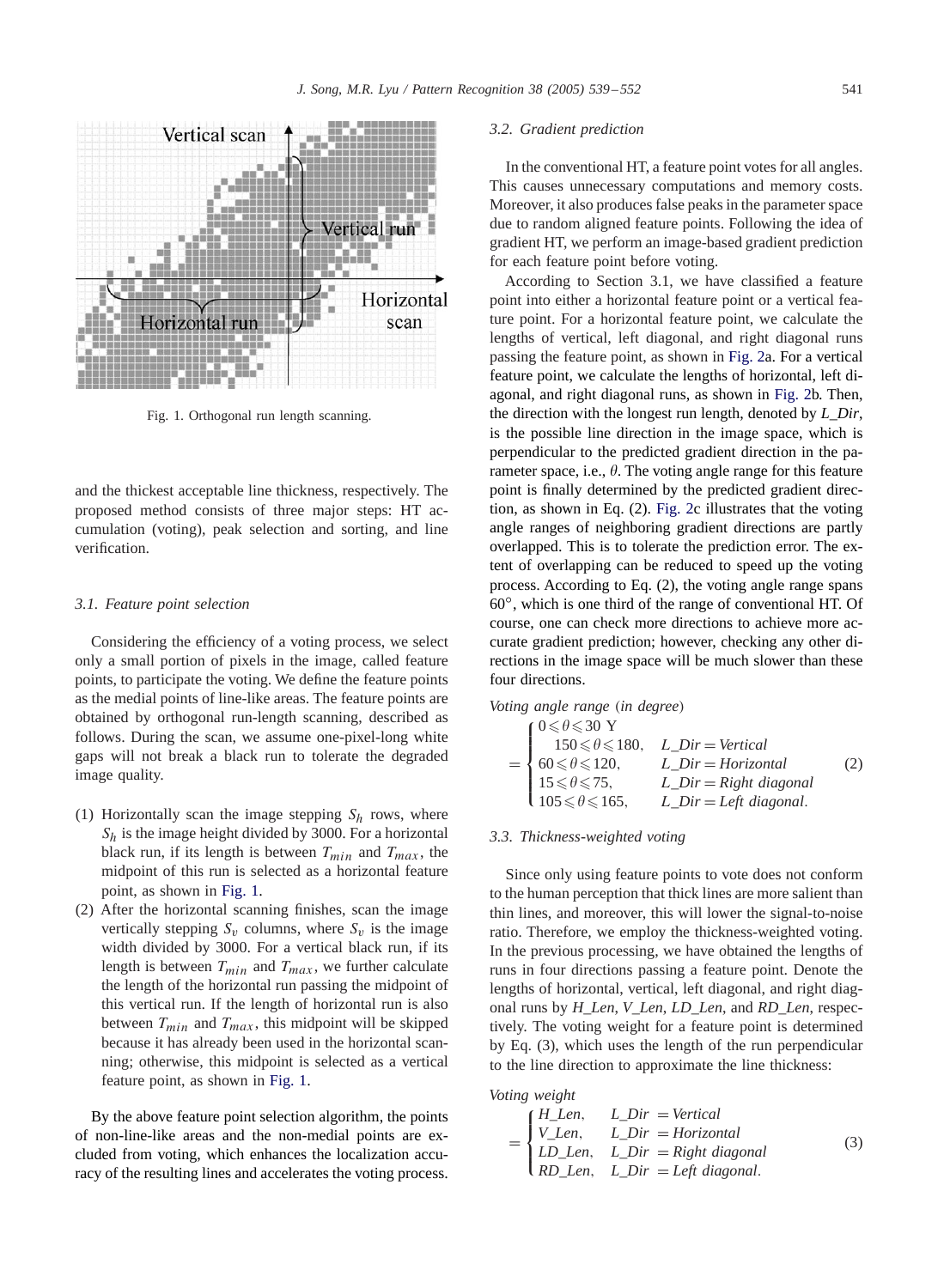<span id="page-3-0"></span>

Fig. 2. Gradient prediction for feature points.

#### *3.4. Boundary recorder*

For the efficiency of processing large-size images, the proposed method does not store the feature points contributing to each parameter. Some existing methods also do the same way; however, one important reason for their timeinefficiency is that they do not know which part of the strip area contains feature points. Thus they have to either

parameter cell. The choice of X- or Y-dimension coordinates depends on  $\theta$  [\(Fig. 3\)](#page-4-0). When  $45^{\circ} < \theta < 135^{\circ}$ , the line in the image space is nearly horizontal, so X-dimension is chosen to record the boundary; otherwise, Y-dimension is chosen. The initialization and the recording process of the boundary recorders are described by the following C pseudo-codes, where  $\min(a, b)$  returns the smaller one between *a* and *b*, and max $(a, b)$  returns the bigger one.

| Initialization: for all parameter cells<br>$Param[r][\theta]$ .accumulator = 0;<br>$Param[r][\theta].lower_bound = max(image\_height, image\_width);$<br>$Param[r][\theta].upper\_boundary = min(0, 0);$ |
|----------------------------------------------------------------------------------------------------------------------------------------------------------------------------------------------------------|
| Recording: when a feature point $(x, y)$ contributes to a parameter $(r, \theta)$                                                                                                                        |
| $Param[r][\theta]$ .accumulator + =voting weight;<br>IF $(45^{\circ} < \theta < 135^{\circ})$ {                                                                                                          |
| $Param[r][\theta].lower-boundary = min(Param[r][\theta].lower-boundary, point.x);$                                                                                                                       |
| $Param[r][\theta].upper\_boundary = max(Param[r][\theta].upper\_boundary, point.x);$                                                                                                                     |
| ELSE {                                                                                                                                                                                                   |
| Param[r][ $\theta$ ].lower_boundary = min(Param[r][ $\theta$ ].lower_boundary, point.y);                                                                                                                 |
| $Param[r][\theta].upper\_boundary = max(Param[r][\theta].upper\_boundary, point.y);$                                                                                                                     |
|                                                                                                                                                                                                          |

recalculate all feature points with the known  $\theta$  to pick out those with the same (or similar)  $r$ , or check every position within the strip area in the image. Obviously, neither way is fast for a large-size image. Usually, only a small part of the strip area contains the feature points. According to this fact, we add a boundary recorder to each parameter cell to record the *minimum scope* that contains the feature points contributing to this parameter.

The boundary of each parameter consists of two feature points, called "upper boundary" and "lower boundary", which enclose all other feature points contributing to this parameter. Since the dimension of parameter space grows rapidly when the image size becomes large, one should be careful in adding any byte to the parameter cell. According to Eq. (1), given *r* and  $\theta$ , one dimension of the image coordinates can be calculated from another dimension. So we only need to record one dimension of the coordinates in the

Consider an image of size  $W \times H$  (width by height), whose range breadth of *r* is  $[-W, \sqrt{H^2 + W^2}]$  for  $0^{\circ} \le \theta \le 180^{\circ}$ . The memory requirement for the 2D HT parameter space can be calculated as follows:

*Memory Requirement*

$$
= \frac{(\sqrt{H^2 + W^2} + W)}{\Delta r} \times \frac{180}{\Delta \theta}
$$
  
× size of (param cell) bytes.

We choose  $\Delta r = 2$  and  $\Delta \theta = 1^\circ$  to keep both the accuracy of direction and the clustering effect. The parameter cell contains one accumulator, usually an integer (4 bytes), and two boundary recorders that are short integers (2 bytes for each), totally 8 bytes. For a large image of A0-size engineering drawing scanned with 300 dpi, which is fine enough to digitize a line as thin as 0.003 in, *W* is about 14,000 pixels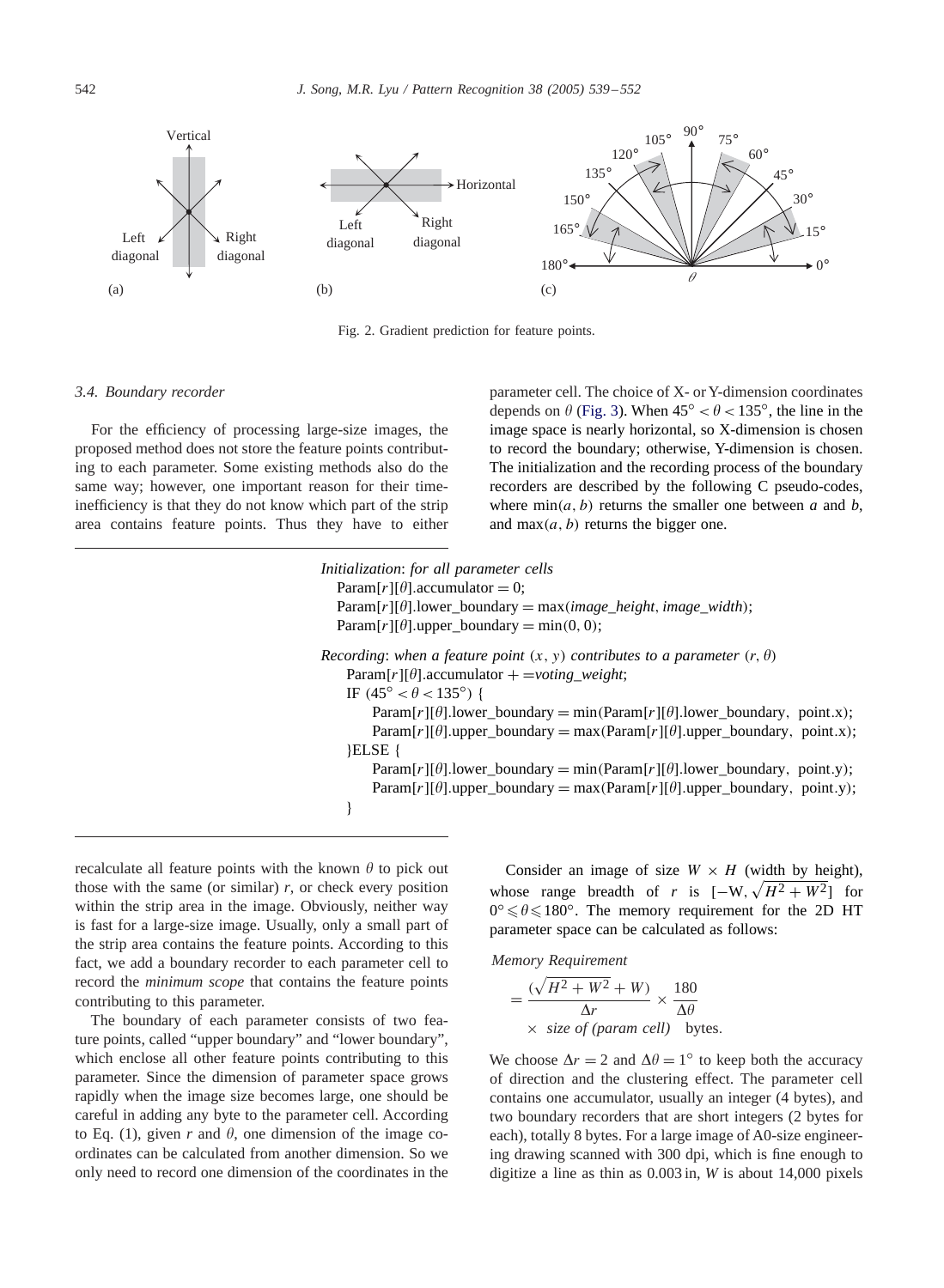<span id="page-4-0"></span>

Fig. 3. Choice of the recording dimension.

and *H* about 9900 pixels. Then, the memory requirement for the parameter space is approximately 23.8 MB, which is obviously affordable for modern computers.

#### *3.5. Peak detection*

In this step, we introduce a threshold  $L_{min}$  standing for the minimum acceptable line length. The threshold for peak height in the parameter space are derived by Eq. (4), which represents a line with both the minimum length and the minimum thickness, considering the scanning steps:

$$
T_{peak} = \frac{T_{min} \times L_{min}}{\max(S_h, S_v)}.
$$
\n(4)

After all feature points have been transformed, we detect all peaks in the HT parameter space. A parameter can be identified as a peak if and only if its accumulated value is both larger than  $T_{peak}$  and the maximal in the  $5 \times 5$  neighborhood of the parameter. Meanwhile, all detected peaks are sorted into a peak list in descending order of accumulated value. The line verification will begin from the head of the peak list; thus, it can also take advantage of the global peak. The pixels corresponding to a verified line segment are erased from the image immediately, i.e., turning them from black to white. Since the line verification is based on the image space but not on feature points, the overlapping lines are successfully avoided by erasing the already-verified line segments. Thus, it does not need the re-accumulation after processing each peak and it is much faster than the iterative global peak detection method [\[8\].](#page-13-0)

## *3.6. Line verification*

Owing to the recorded boundary information, we only need to analyze the valuable part in the image space determined by the peak parameter to find the evidence of line segments and detect the line thickness of each segment.

According to the boundary recording process defined in Section 3.4, the image coordinates of two boundary points can be calculated easily, denoted by  $P_{lb}$  and  $P_{ub}$ . The line verification analyzes the pixels along the straight-line di-



Fig. 4. Line verification.

rection from  $P_{1b}$  to  $P_{ub}$  sequentially. To avoid the heavy computation in solving the line equation frequently, we adopt the off-the-shelf rasterization method—Bresenham algorithm for straight line [\[22\],](#page-13-0) which generates a straightline path point with at most three additions—to generate the eight-connected path points from  $P_{lb}$  to  $P_{ub}$ , denoted by  $P_i$  $(i = 1 \dots n)$ , where  $P_1 = P_{lb}$  and  $P_n = P_{ub}$ . The detailed image-based line verification algorithm is as follows, where  $G_{max}$  stands for the maximum acceptable gap length:

$$
gap_count = 0; start_pos = 1;
$$
  
\nFOR (*i* = 1 TO *n*) {  
\nIF (*P<sub>i</sub>* is black) {  
\n
$$
gap_count = 0;
$$
  
\nIF (*i* = *n*) {  
\nIF (*i* = *n*) {  
\nIF (*i* = *n*) {  
\nIF (*i* = *n*) {  
\nIF (*i* = *n*) {  
\nIF (*i* = *n*) {  
\nIF (*NerifySegment*(start\_pos, *i*) = = *True*) {  
\nAccept this segment;  
\nErase the pixels of this segment;  
\n}  
\n}  
\n}}  
\n}   
\n}   
\n}   
\n} ELSE {  
\n
$$
gap_count += 1;
$$
  
\nIF (*gap\_count* = = *G<sub>max</sub>* or *i* = = *n*) {  
\nIF (*i*-gap\_count-start\_pos ≥ *L<sub>min</sub>*) {  
\nIF (*VerifySegment*(start\_pos, *i*-gap\_count) = = *True*) {  
\nAccept this segment;  
\nErase the pixels of this segment;  
\n}   
\n}   
\nstart\_pos = 0;  
\n}

This algorithm checks all black segments from  $P_{lb}$  to  $P_{ub}$ that are longer than  $L_{min}$  and do not contain gaps longer than  $G_{max}$ . For example, there are three valid black segments in Fig. 4, denoted by *A*, *B* and *C*, respectively. For each segment, it calls VerifySegment(*start, end*) to verify

}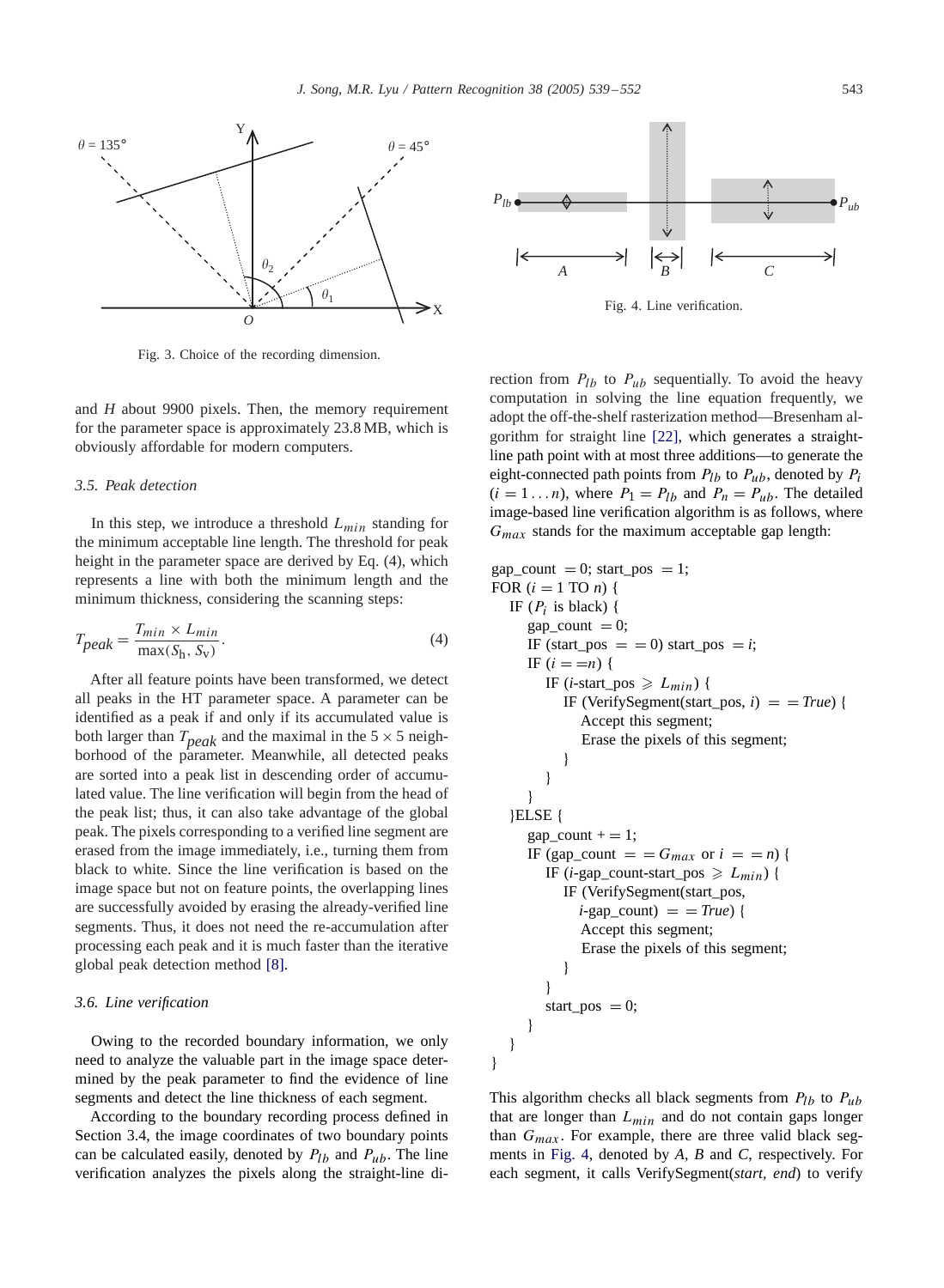

Fig. 5. Local line thickness detection.

the validity of the segment by checking the line thickness, displayed as arrowheaded dashed lines in [Fig. 4.](#page-4-0) The line thickness of a segment is voted by all local line thickness detected at each black  $P_i$  ( $i = start \dots end$ ). If the line thickness is larger than  $T_{max}$ , this segment may be the cross section of a line in other direction, e.g., the segment *B*, so that it should be rejected. Since this algorithm does not depend on a single threshold for the decision purpose, it can distinguish between true lines and a random alignment of feature points correctly. Moreover, it can detect more than one line segment with different line thickness in the same straight-line direction.

Considering the degraded quality of the image, we develop a missing-pixel-tolerant approach to detect the local line thickness. For each  $P_i$ , we use  $P_{i-1}$  and  $P_{i+1}$  (if available) to help the decision (Fig. 5). Let  $V_i$  denote the straightline path passing  $P_i$  and perpendicular to the line  $P_{lb}P_{ub}$ .  $V_i$  is also generated by the Bresenham algorithm.  $V_i(k)$  $(k = -T_{max} \ldots + T_{max})$  is the point on the  $V_i$  path with k steps away from  $P_i$ , particularly,  $V_i(0) = P_i$ . The detection starts from  $k = 0$  and increases k by 1 iteratively until the number of black pixels among  $Vj(t)$  ( $j = i - 1...i + 1$ ,  $t = k \dots k + 1$ ) is less than 4, and then records the stopped

*k* as  $k_{max}$ . Next, it decreases *k* from 0 by 1 with the same criteria to get  $k_{min}$ . Finally, the local line thickness is calculated as  $k_{max} - k_{min} + 1$ . This approach can detect correct line thickness from degraded quality images as well as high quality images. The verified line segments will be stored with three parameters: starting point, end point, and line thickness.

#### *3.7. Line erasing*

After all line segments contributing to a peak have been verified, the pixels corresponding to these line segments should be erased from the image immediately to avoid overlapping lines. It is easy to erase the pixels of a line segment by erasing a rectangular area determined by the parameters (the long axis is from the starting point to the end point, and the length of short axis equals the line thickness). This is correct for an isolated line segment. However, if there are other under-detected line segments intersecting this line segment (Fig. 6a), their intersection parts will also be erased so that the under-detected line segments will be separated (Fig. 6b). This problem also exists in those line verification methods based on removing feature points.

Instead, we employ an intersection-preserving approach based on detecting the trends of branches at the intersection [\[21\].](#page-13-0) It simply erases those parts whose local line thickness are less than or similar to the thickness of this line segment as rectangular areas. For other parts, i.e., intersection parts, it detects the trend of branches toward the line segment to approximate the borders for erasing and for preserving purposes (Fig. 6c). This approach only erases the pixels belonging to the verified line segments. Thus, the overlapping lines are avoided, and the entirety of under-detected line segments is kept as well.

#### *3.8. The overall paradigm*

Based on the above key techniques, [Fig. 7](#page-6-0) shows the overall paradigm of the proposed HT-based line recognition method. The whole processing is divided into three steps by two vertical dashed lines. The first step performs feature point selection and gradient prediction on the image space,



Fig. 6. Erasing the pixels corresponding to the horizontal line segment.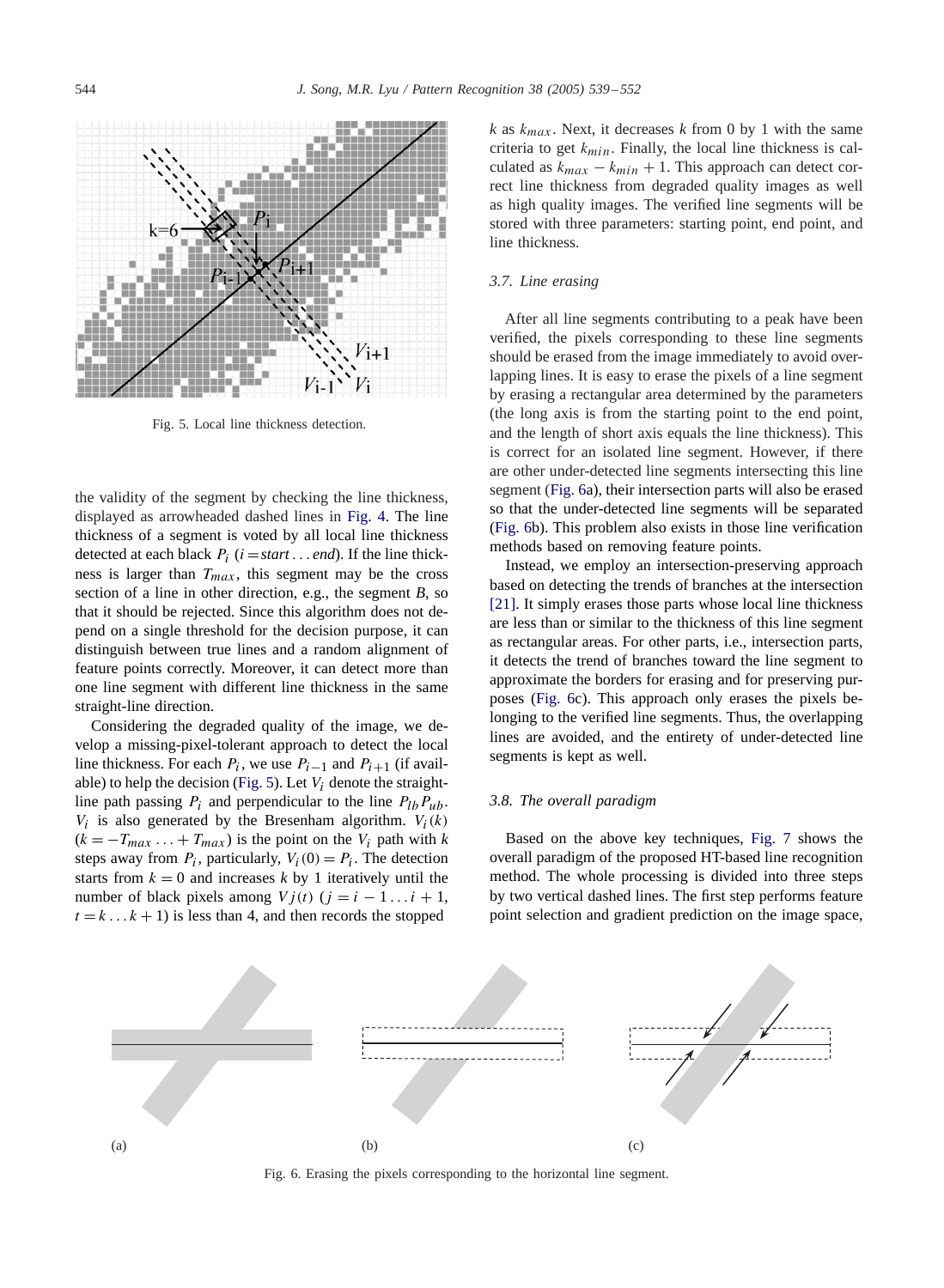<span id="page-6-0"></span>

Fig. 7. Overall paradigm of the proposed HT-based line recognition method.

and then generates the HT parameter space. The second step selects peaks from the parameter space and sorts them in descending order of accumulated values. The last step verifies the line segments according to the image space, erases the verified line segments, and finally produces the collection of resulting line segments.

#### **4. Experiments**

In our experiments, the testing images consist of five images [\[23\]](#page-13-0) scanned from a real engineering drawing, which contains straight lines of various thickness and texts of various font sizes. [Fig. 8](#page-7-0) illustrates the thumbnails of these images. The image size ranges from A4 to A0, as shown in [Table 1.](#page-7-0) All experiments were performed on a PC with P4 2.4G CPU and 1G RAM.

# *4.1. Conventional HT-based method*

To demonstrate the necessity of using the image space, we implement the conventional HT-based line recognition algorithm to test its performance on large-size images. The conventional HT-based method uses only feature points to verify lines. It can be implemented in two ways: by recording feature points or by re-voting feature points. The algorithms implemented by these two ways are denoted by CHT-recording and CHT-revoting, respectively. They are optimized for the maximized speed.

The CHT-recording algorithm selects feature points by the orthogonal run-length scanning described in Section 3.1. Each feature point votes for every direction. The feature points contributing to an HT parameter are recorded with this parameter in the parameter space. Local maximal points in the parameter space are detected as peaks. For each peak, the line verification checks the connectivity of contributing feature points to recognize line segments. The experimental result of this implementation is shown in [Table 2,](#page-7-0) which reveals two important facts:

(1) It cannot handle large-size images since recording the contributing feature points is very space-consuming. In this experiment, it cannot even complete the processing of images A2, A1, and A0 due to the huge memory costs. For the image A4, the memory cost is 870 MB, which is affordable by the operating system. Therefore, the processing time is reasonable. However, this algorithm consumes 1720 MB for the image A3. Since the memory cost is far beyond the physical memory of the operating system, the processing time is excessively long due to the frequent swapping between the memory and the hard disk. This can be evidenced by the observation that the average CPU usage during the swapping is lower than 10%.

(2) For large-size images, the peak detection and the line verification are much more time-consuming than the HT accumulation. Taking the experiment on image A4 as an example, the time for HT accumulation is less than one eighth of the total processing time.

Instead of recording the feature points contributing to every parameter, the CHT-revoting algorithm re-votes all feature points and collects the feature points contributing to a peak during the line verification. Since this implementation keeps only a global list of feature points, the memory cost is significantly reduced. Therefore, it can handle all these fi[ve](#page-8-0) [testing](#page-8-0) [images,](#page-8-0) [although](#page-8-0) [the](#page-8-0) [speed](#page-8-0) [is](#page-8-0) [quite](#page-8-0) [slow](#page-8-0) [\(](#page-8-0)Table 3). The reason for the time-inefficiency is that the re-voting mechanism makes the line verification much slower comparing to the HT accumulation. For the largest image A0, the total processing time is approximately 30 times of the time for HT accumulation.

On the other hand, the detection accuracy of both implementations of CHT is not satisfactory because of many overlapping lines and unavailable line thickness information.

## *4.2. The proposed method*

The proposed method is implemented with the following threshold setting:  $T_{min} = 0.005 \times R$ ,  $T_{max} = 0.1 \times R$ ,  $L_{min} = 0.15 \times R$ , and  $G_{max} = 0.03 \times R$ , where *R* is the scan resolution of testing images. In this experiment, *R* is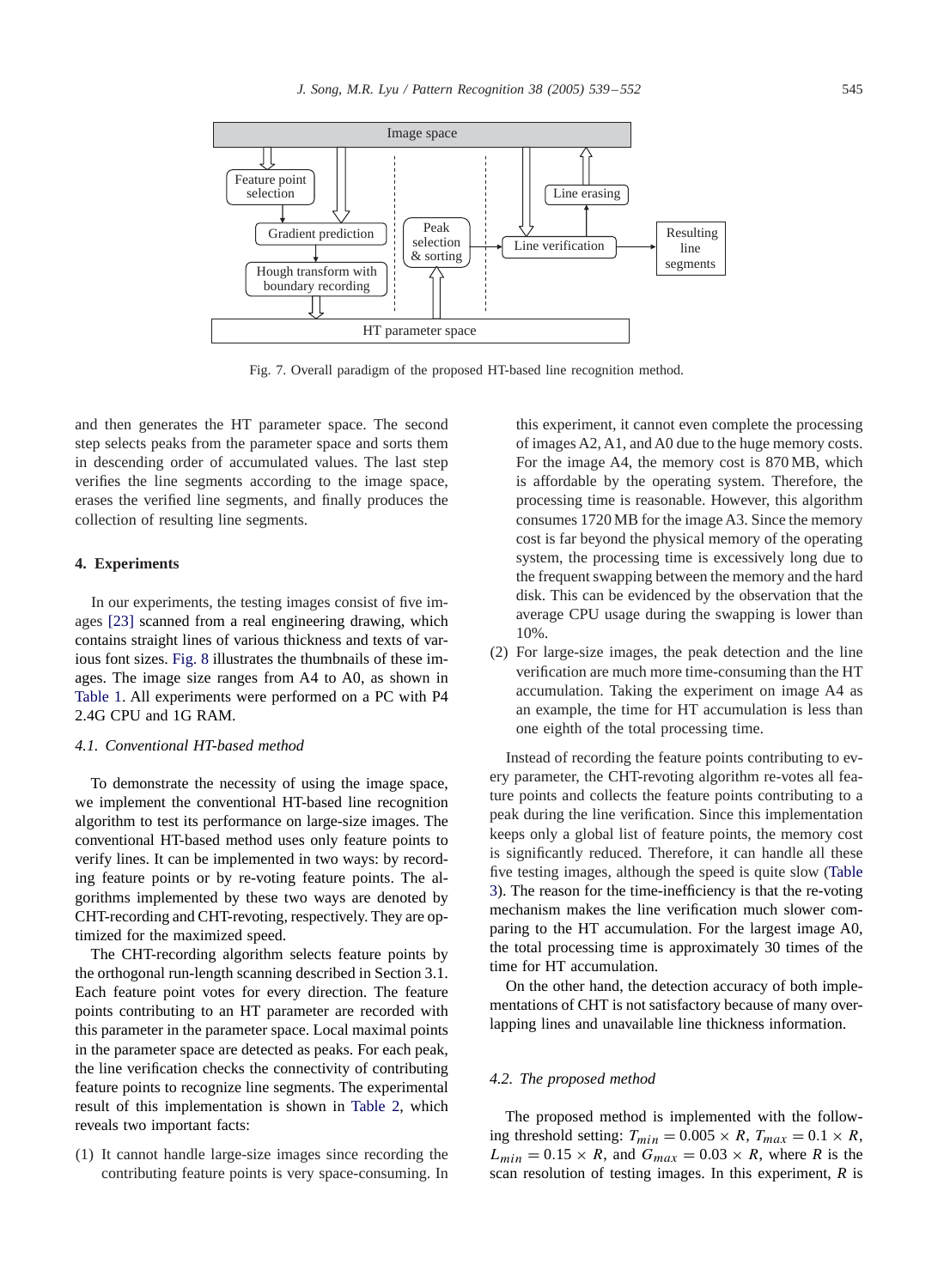<span id="page-7-0"></span>

Table 1 Information of testing images

| Image            | A4                 |                    | A2                 |                     | A0.                  |
|------------------|--------------------|--------------------|--------------------|---------------------|----------------------|
| Size $(Pixel^2)$ | $3533 \times 2527$ | $4990 \times 3537$ | $6959 \times 4990$ | $10078 \times 6959$ | $13783 \times 10078$ |
| Storage (MB)     | .05                |                    | 4.18               | 8.41                | 16.78                |

Table 2 Performance of the CHT-recording algorithm

| Image          | Memory<br>cost(MB) | Total processing<br>time | Time for<br>HT accumulation |
|----------------|--------------------|--------------------------|-----------------------------|
| A4             | 870                | 133 s                    | 16 s                        |
| A <sub>3</sub> | 1720               | 8h 41 min 40 s           | 81 s                        |
| A2, A1, A0     | N/A                |                          |                             |

300 dpi; therefore, these four thresholds are 2, 30, 45 and 9 pixels, respectively. In contrast with the conventional HTbased method, the proposed method handles all testing images efficiently and reduces both the memory cost and the processing time significantly.

We evaluate the memory cost, processing time, and detection accuracy of our proposed method. The total processing time for line recognition, denoted by **Time**<sub>all</sub>, is further divided into three parts: *Timevote*, *Timesort*, and *Timeverify*, which stand for the time spent on HT accumulation, on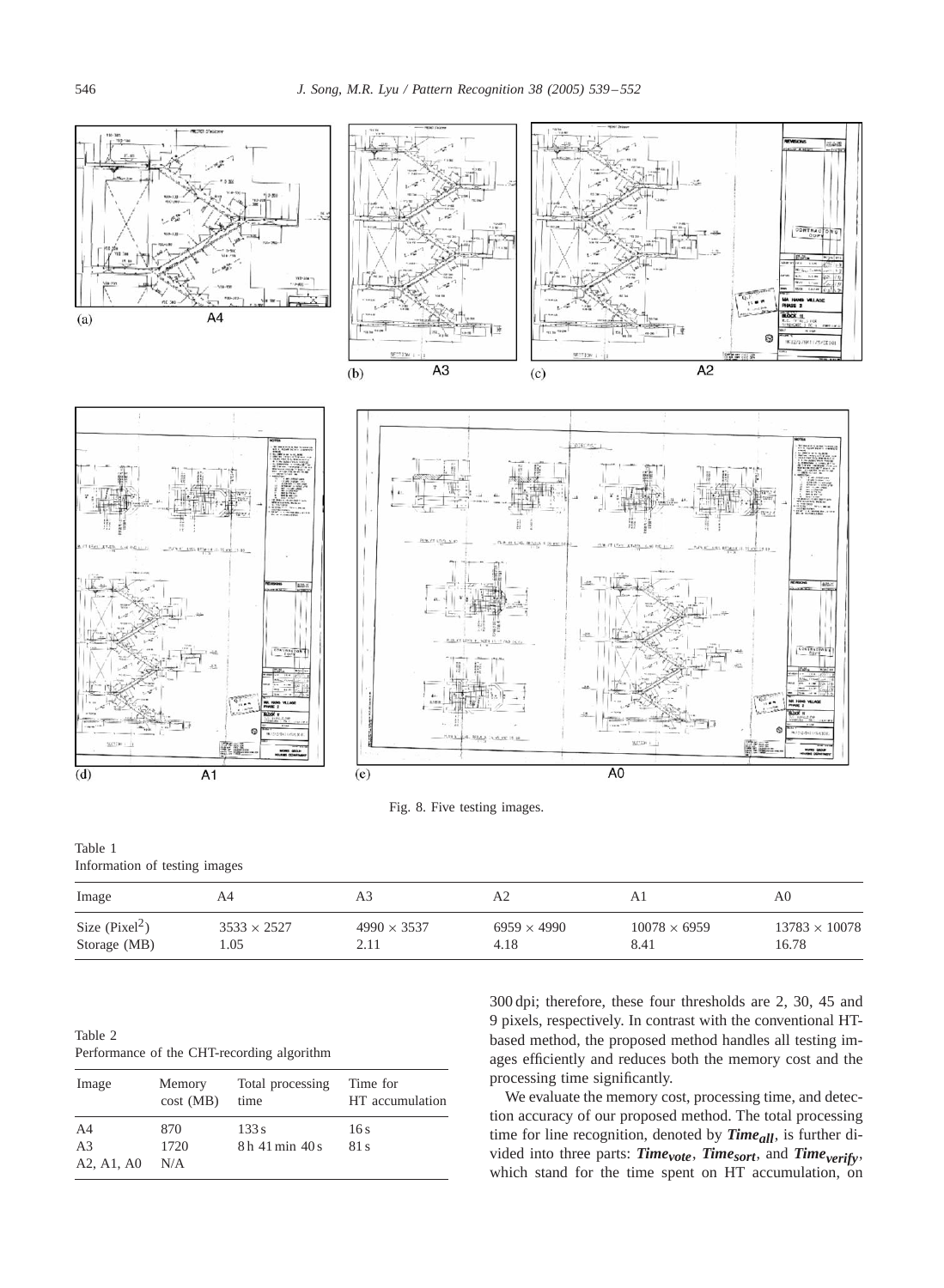<span id="page-8-0"></span>Table 3 Performance of the CHT-revoting algorithm

| Image          |      |     | Memory cost (MB) Total processing time (s) Time for HT accumulation (s) DR (%) FR (%) Detection accuracy (%) |      |      |      |
|----------------|------|-----|--------------------------------------------------------------------------------------------------------------|------|------|------|
| A4             | 8.9  | 46  |                                                                                                              | 67.4 | 22.5 | 72.5 |
| A <sub>3</sub> | 14.3 | 122 |                                                                                                              | 65.2 | 23.6 | 70.8 |
| A2             | 20.3 | 241 |                                                                                                              | 68.7 | 31.1 | 68.8 |
| A <sub>1</sub> | 20.5 | 258 | 10                                                                                                           | 59.8 | 38.6 | 60.6 |
| A <sub>0</sub> | 29.5 | 459 |                                                                                                              | 60.3 | 44.9 | 57.7 |

peak selection and sorting, and on line verification, respectively. The detection accuracy is measured in two aspects: **Detection Rate** (*DR*) and **False Rate** (*FR*). *DR* indicates how many percent of ground-truth lines is correctly detected, while *FR* shows how many percent of detected lines is wrong. The evaluation is based on both the localization accuracy and the thickness precision. The ground-truth lines in each testing image are manually identified. A groundtruth line  $(G_i)$  is described by two endpoints, length  $(L_g^i)$ and thickness  $(T_g^i)$ . Accordingly, the length and thickness of a detected line  $(D_i)$  are denoted by  $L_d^i$  and  $T_d^i$ . Considering the visual importance of longer lines, *DR* and *FR* are defined as length-weighted forms.

$$
DR = \frac{\sum_{i} DR_i}{\sum_{i} L_g^i} \times 100\%, \text{ where}
$$
\n
$$
DR_i = \begin{cases}\n0, & \text{match not found} \\
L_d^i \cdot e^{-\frac{Di}{2 \cdot T_g^i}} \\
\cdot \left(1 - \frac{|T_d^i - T_s^i|}{2 \cdot T_g^i} \cdot w\right), & \text{otherwise}\n\end{cases}
$$
\n
$$
FR = \frac{\sum_{i} FR_i}{\sum_{i} L_d^i} \times 100\%, \text{ where}
$$
\n
$$
FR_i = \begin{cases}\n1, & \text{match not found} \\
L_g^i \cdot \left[1 - e^{-\frac{Di}{2 \cdot T_g^i}} \cdot w\right], & \text{otherwise} \\
\cdot \left(1 - \frac{|T_d^i - T_s^i|}{2 \cdot T_g^i} \cdot w\right)\right], & \text{otherwise}.\n\end{cases}
$$

The calculation of *DR* searches for the best matched detected line for each ground-truth line within a predefined searching scope. If no matched detected line is found, a zero is accumulated; otherwise, a product of three terms regarding length, endpoint localization and thickness is accumulated. In the second term for endpoint localization,  $D_i$  is the sum of distance of two detected endpoints to the groundtruth line. In the third term for thickness, *w* is the importance factor of thickness, ranging from 0 to 1. In our application, the line thickness is critical for engineering drawing interpretation; thus, *w* is set to be 1. Similarly, the calculation of *FR* searches for the best matched ground-truth line for each detected line. Note that each ground-truth line can only

be matched once; therefore, repetitive detection will cause false alarms. A good line detection algorithm should achieve a high *DR* and a low *FR*. Consequently, we can define a unified measurement of the detection accuracy as follows:

## *Detection Accuracy* =  $0.5 \times DR + 0.5 \times (1 - FR)$ .

The performance of our method is shown in [Table 4.](#page-9-0) We observe that the memory cost is lower than that of the CHT-revoting algorithm since our method does not record feature points. Notably, the proposed method is much faster than the conventional HT method. For the proposed method, *Time<sub>vote</sub>* is proportional to the number of black pixels in the image, *Timesort* to the number of line segments, and *Timeverify* to the total length of line segments. The time efficiency of the image-based line verification is confirmed by analyzing the distribution of processing time. For the medium-size images  $A4$ ,  $A3$  and  $A2$ , *Time<sub>verify</sub>* is similar to *Time<sub>vote</sub>*. Even for the largest image A0, *Time<sub>verify</sub>* is only three times of  $Time_{vote}$ . Compared with the above two CHT algorithms, the ratio of *Time<sub>verify</sub>* to *Time<sub>vote</sub>* is greatly reduced.

The proposed method also achieves stable detection accuracy above 82%. Compared with the detection accuracy of the CHT-revoting algorithm shown in Table 3, the proposed method has higher detection rates due to better endpoint localization and thickness precision. The proposed method also enjoys lower false rates due to less repetitive detections. [Fig. 9](#page-9-0) shows the recognition result of the largest image A0. As indicated in the figure, the false detections mostly come from two sources: (1) aligned texts in the drawing, and (2) long folds on the paper. These two types of false detections are hard to eliminate in the graphics level, while they should be removed by semantic analysis, such as layout analysis. [Fig. 10](#page-10-0) shows a fraction of the test image where the line quality is degraded [\(Fig. 10a](#page-10-0)) but the recognition result is satisfactory [\(Fig. 10b](#page-10-0)). The recognized lines are displayed with their detected line thickness. We can see that both the localization and the line thickness are detected correctly. The vertical broken lines are also recovered, while the horizontal dashed lines are retained.

[Fig. 11](#page-10-0) compares the performance curves over various image sizes between our method and the CHT-revoting algorithm, demonstrating the significant performance gain by utilizing the image space. Compared with the CHT-revoting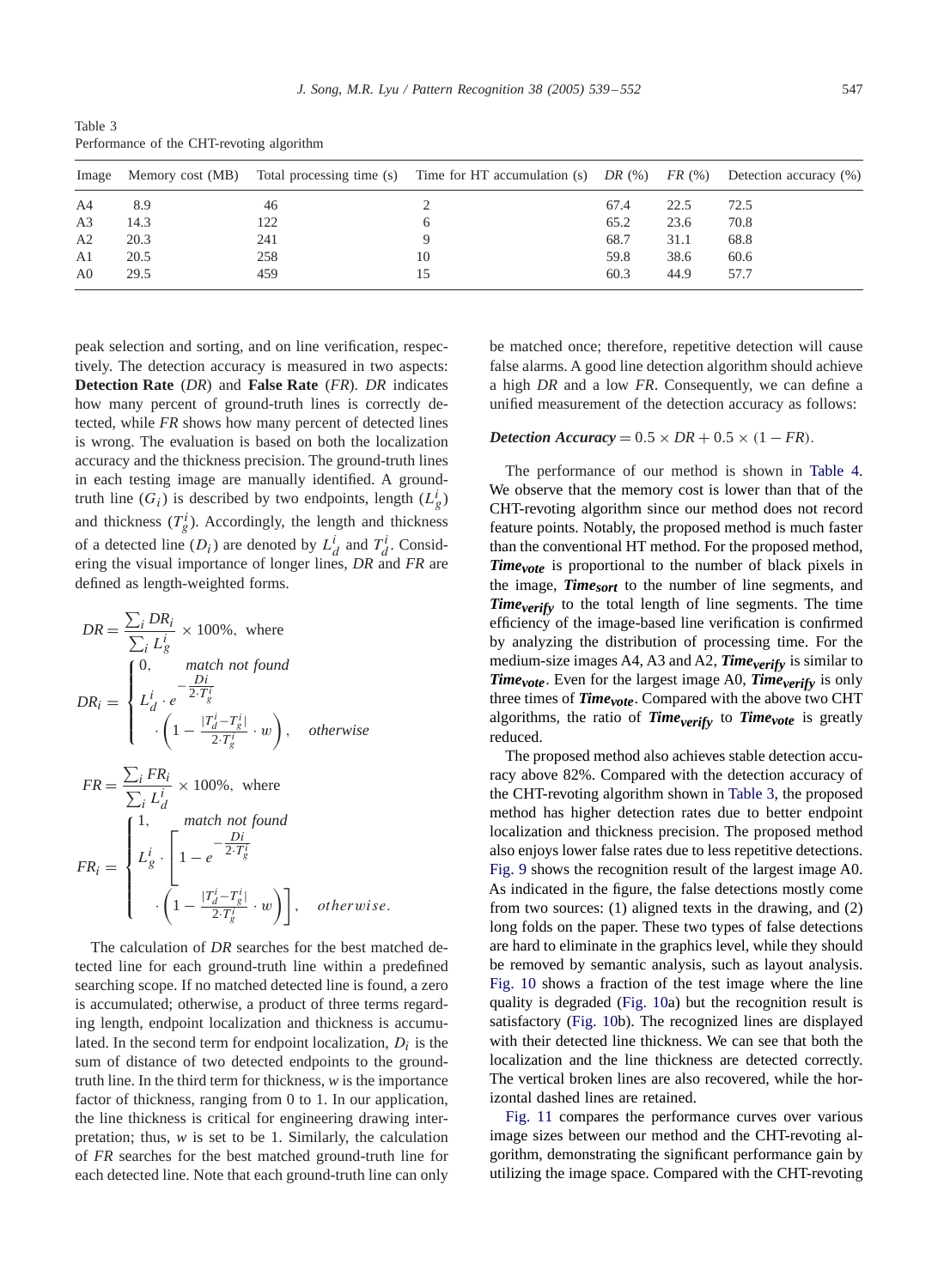<span id="page-9-0"></span>

| Table 4                            |  |  |
|------------------------------------|--|--|
| Performance of our proposed method |  |  |

|                        |                        | A4   | A <sub>3</sub> | A2    | A1    | A <sub>0</sub> |
|------------------------|------------------------|------|----------------|-------|-------|----------------|
| Memory cost (MB)       |                        | 6.8  | 8.3            | 13.2  | 17.1  | 26.9           |
| Time $(s)$             | Time <sub>all</sub>    | 1.96 | 6.53           | 12.17 | 25.43 | 59.28          |
|                        | Time <sub>vote</sub>   | 0.86 | 3.47           | 4.28  | 6.39  | 9.63           |
|                        | Time <sub>sort</sub>   | 0.11 | 0.27           | 1.58  | 5.28  | 18.63          |
|                        | Time <sub>verify</sub> | 0.80 | 2.36           | 5.38  | 12.88 | 30.03          |
| Detection rate $(\%)$  |                        | 78.9 | 77.6           | 78.1  | 77.5  | 79.1           |
| False rate $(\%)$      |                        | 2.8  | 3.0            | 12.5  | 11.8  | 9.9            |
| Detection accuracy (%) |                        | 88.1 | 87.3           | 82.8  | 82.9  | 84.6           |
|                        |                        |      |                |       |       |                |



Fig. 9. Recognition result of the image A0 by our proposed method.

algorithm, the proposed method saves averagely about 25% memory space and 94% processing time.

Furthermore, to evaluate the effect of gradient prediction, we measure the performance of the proposed method without gradient prediction. The experimental results are shown in [Table 5.](#page-10-0) The time comparison curves between with and without gradient prediction are plotted in [Fig. 12.](#page-11-0) We observe that the *Time<sub>all</sub>* of recognition without gradient prediction increases over that of with gradient prediction by a nearly constant value [\(Fig. 12a](#page-11-0)). However, when looking into the three parts of **Time**<sub>all</sub>, we find interesting facts. For *Time<sub>vote</sub>*, as expected, voting with gradient prediction speeds up the process more when the image size becomes larger [\(Fig. 12b](#page-11-0)). For *Timesort*, surprisingly, using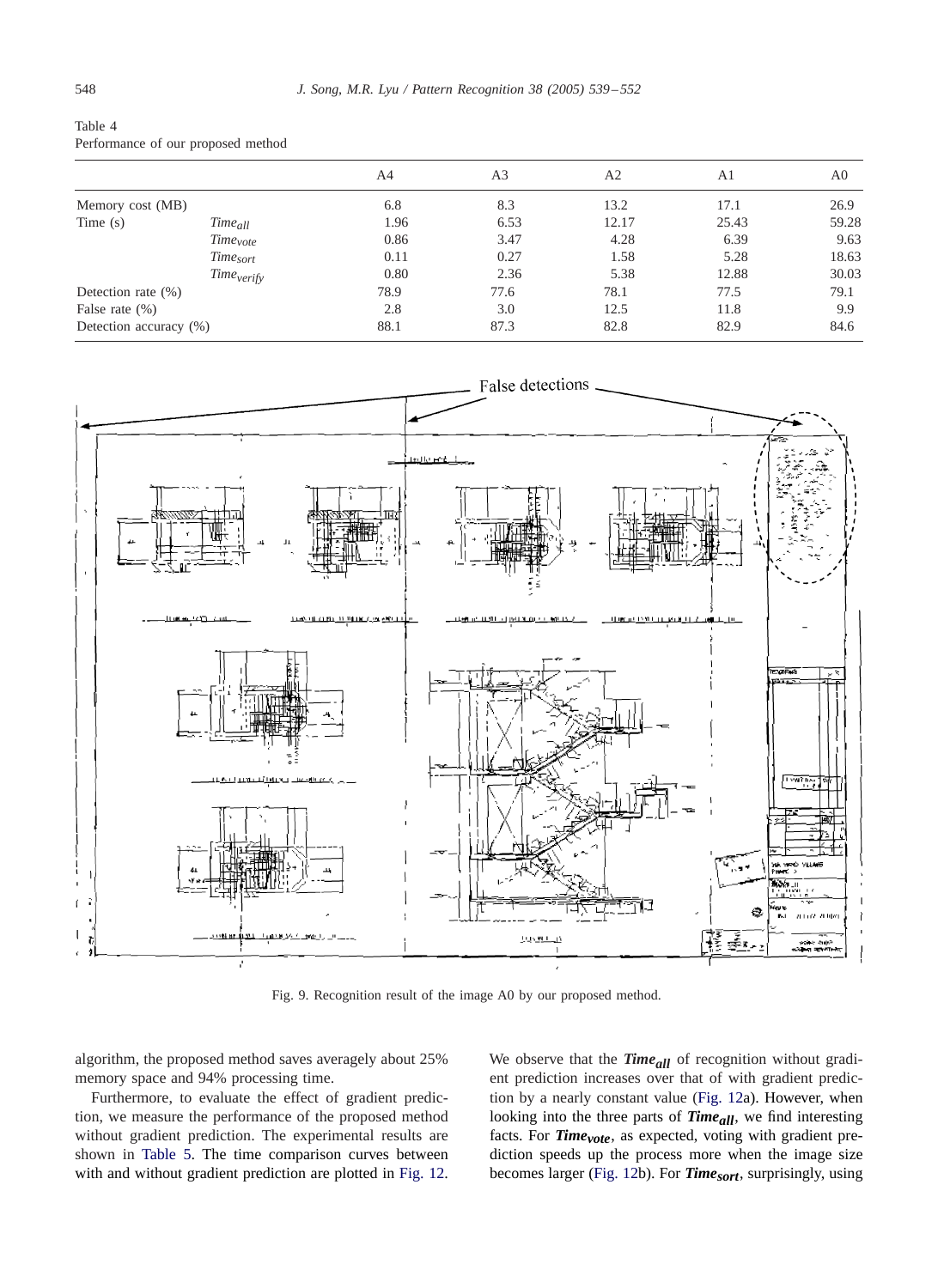<span id="page-10-0"></span>

Fig. 10. Line recognition result of a fraction of test image.



Fig. 11. Performance comparison between our method and the CHT-revoting algorithm.

Table 5 Performance of the proposed method without gradient prediction

|                            | A4                     | A <sub>3</sub> | A2    | A1    | A0    |
|----------------------------|------------------------|----------------|-------|-------|-------|
| $Time_{all}$               | 3.72                   | 9.83           | 17.95 | 33.12 | 67.5  |
| <i>Time<sub>vote</sub></i> | 2.27                   | 6.19           | 8.67  | 10.16 | 15    |
| Time <sub>sort</sub>       | 0.09                   | 0.20           | 0.73  | 3.66  | 8.66  |
|                            | 1.16                   | 3.14           | 7.63  | 18.70 | 42.94 |
| Detection rate $(\%)$      | 79.1                   | 78.9           | 77.0  | 79.0  | 78.6  |
|                            | 3.6                    | 3.9            | 13.4  | 13.5  | 11.4  |
| Detection accuracy (%)     | 87.8                   | 87.5           | 81.8  | 82.8  | 83.6  |
|                            | Time <sub>verify</sub> |                |       |       |       |

gradient prediction slows down the process, especially for the largest image A0 [\(Fig. 12c](#page-11-0)). The reason is that when voting without gradient prediction, the HT parameter space is more "smooth" than voting with gradient prediction because the randomly aligned feature points on a direction also accumulate to a high value. Therefore, the number of detectable peaks (local maxima) decreases. On the other hand, the boundary of a direction may be mistakenly enlarged by randomly aligned feature points, which explains why **Time**verify of recognition without gradient prediction is much slower for large images [\(Fig. 12d](#page-11-0)). Moreover, the false rate of recognition without gradient prediction also increases. In conclusion, the gradient prediction not only accelerates the HT voting process, but also eliminates random aligned noises.

Finally, to evaluate the effect of boundary recorder, we measure the performance of the proposed method without boundary recorder. The experimental results are shown in [Table 6.](#page-11-0) We find that  $Time_{all}$  is greatly reduced by using boundary recorder. The magnitude of reduction depends on the image size in a direct ratio [\(Fig. 13a](#page-12-0)). The detailed analysis of the three parts of *Timeall* reveals that almost all the acceleration comes from  $\textit{Time}_{\textit{verify}}$  [\(Fig. 13b](#page-12-0)). For the medium-size images A4 and A3, the acceleration is not obvious; however, for the large-size images A2, A1 and A0, *Time<sub>verify</sub>*'s without boundary recorder are 2.1, 1.8, and 1.7 times of those with boundary recorder, respectively. On the other hand, the detection accuracy is not affected by whether using boundary recorder or not. Therefore, we conclude that the effect of boundary recorder is mainly on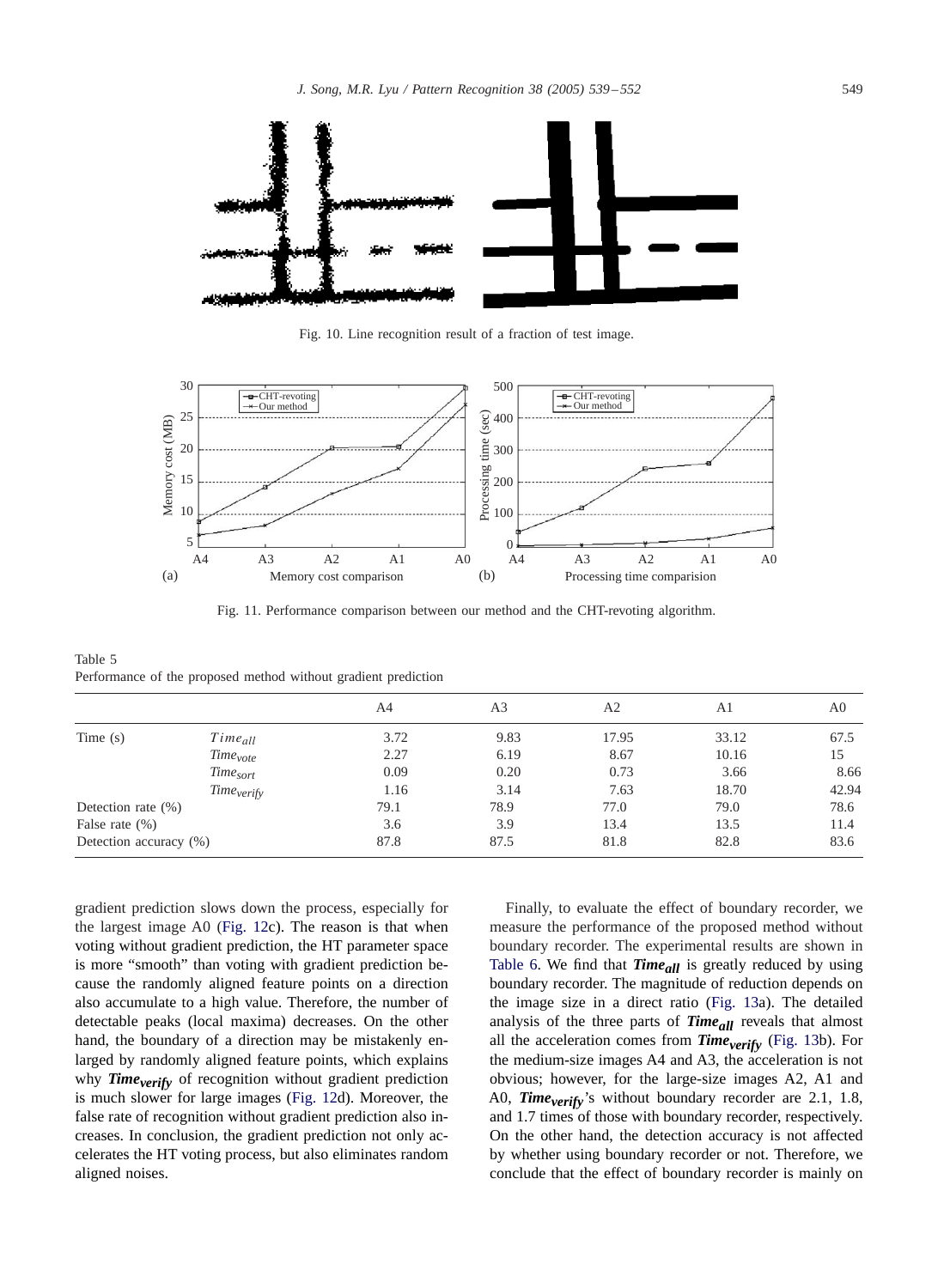<span id="page-11-0"></span>

Fig. 12. Performance comparison between with and without gradient prediction.

Table 6 Performance of the proposed method without boundary recorder

|                        |                        | A4   | A <sub>3</sub> | A2    | A1    | A <sub>0</sub> |
|------------------------|------------------------|------|----------------|-------|-------|----------------|
| Time $(s)$             | $Time_{all}$           | 2.88 | 7.97           | 17.65 | 36.16 | 82.70          |
|                        | Time <sub>vote</sub>   | 0.86 | 3.13           | 4.08  | 6.03  | 9.00           |
|                        | Time <sub>sort</sub>   | 0.52 | 0.55           | 2.17  | 6.38  | 21.20          |
|                        | Time <sub>verify</sub> | 1.38 | 3.89           | 11.09 | 23.52 | 51.11          |
| Detection rate $(\%)$  |                        | 78.4 | 78.1           | 79.0  | 77.9  | 78.3           |
| False rate $(\%)$      |                        | 3.1  | 4.0            | 13.1  | 13.6  | 11.7           |
| Detection accuracy (%) |                        | 87.7 | 87.1           | 83.0  | 82.2  | 83.3           |
|                        |                        |      |                |       |       |                |

speeding up the line verification, especially for large-size images.

## **5. Conclusions**

This paper proposes a new method for recognizing straight-line segments based on HT, aiming at overcoming the long-existing limitations of HT-based methods, including the weakness on handling large-size images and the unawareness of line thickness. The proposed method makes two major contributions. (1) It proposes to utilize the image space throughout the whole recognition process. Several novel image-based techniques are introduced to make the

process more efficient. The gradient prediction accelerates the HT accumulation and helps eliminate the random aligned noises. The boundary recorder greatly removes the redundancy of line verification on large-size images. Erasing the pixels belonging to newly-recognized lines avoids overlapping lines effectively. All these techniques work together to significantly speed up the whole recognition process for large-size images, while maintaining high detection accuracy, as confirmed by the experimental results. (2) The image-analysis-based line verification enables the proposed method to detect line thickness correctly, which is critical to many applications. Therefore, the success of the proposed method demonstrates that HTbased methods can also be applied to large-size images,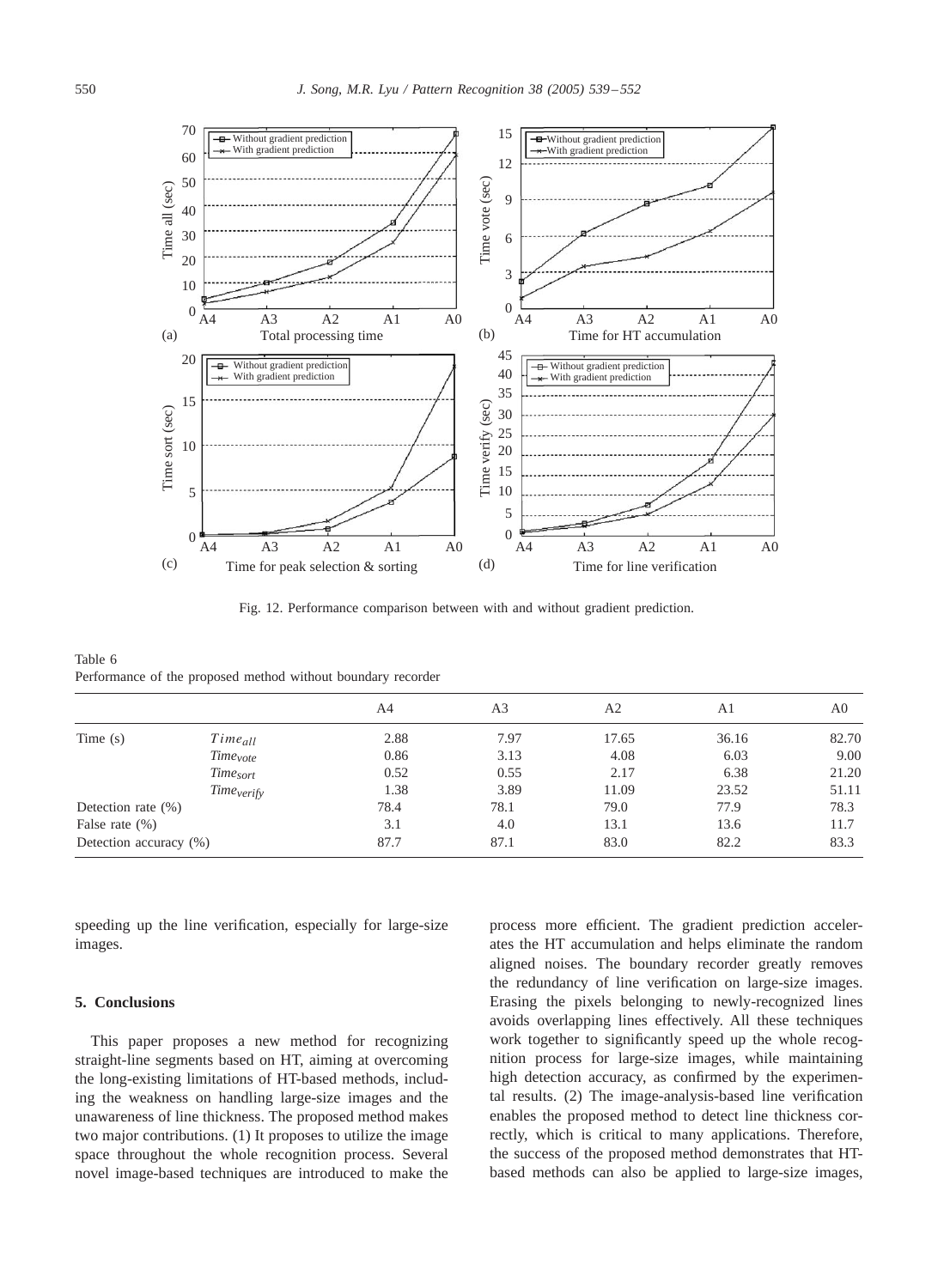<span id="page-12-0"></span>

Fig. 13. Performance comparison between with and without boundary recorder.

e.g., engineering drawings, if the image space is properly utilized.

## **6. Summary**

Graphical element recognition plays an important role in various image-understanding applications. Hough Transform is recognized as a powerful tool for graphic element extraction from images due to its global vision and robustness in noisy or degraded environment. However, the application of Hough Transform has been limited to small-size images for a long time. One limitation is the time inefficiency. Besides the well-known heavy computation in the accumulation step, the peak detection step and the line verification step also become much more time-consuming for large-size images. Another limitation is that most existing Hough Transform-based line recognition methods are not able to detect line thickness, which is essential to largesize images, usually engineering drawings. We believe these limitations arise from that these methods only work on the Hough Transform parameter space. This paper therefore proposes a new Hough Transform-based line recognition method, which utilizes both the Hough Transform parameter space and the image space. The proposed method devises an image-based gradient prediction to accelerate the accumulation, introduces a boundary recorder to eliminate redundant analyses in the line verification, and develops an image-based line verification algorithm to detect line thickness and reduce false detections as well. It also proposes to use pixel-level line erasing to avoid overlapping lines instead of rigidly suppressing the  $N \times N$  neighborhood. We perform experiments on real images with different sizes in terms of speed and detection accuracy. The experimental results demonstrate the significant performance improvement, especially for large-size images. The proposed method makes two major contributions. First, it proposes to utilize the image space throughout the whole recognition process. Several novel image-based techniques are introduced to make

the process more efficient. The gradient prediction accelerates the HT accumulation and helps eliminate the random aligned noises. The boundary recorder greatly removes the redundancy of line verification on large-size images. Erasing the pixels belonging to newly recognized lines avoids overlapping lines effectively. All these techniques work together to significantly speed up the whole recognition process for large-size images, while maintaining high detection accuracy, as confirmed by the experimental results. Second, the image-analysis-based line verification enables the proposed method to detect line thickness correctly, which is critical to many applications. Therefore, the success of the proposed method demonstrates that Hough Transform-based methods can also be applied to large-size images, e.g., engineering drawings, if the image space is properly utilized.

#### **Acknowledgements**

The work described in this paper was fully supported by a grant from the Research Grants Council of the Hong Kong Special Administrative Region, China (Project No. CUHK4182/03E).

#### **References**

- [1] J. Illingworth, J. Kittler, A survey of the Hough transform, Comput. Vision Graphics Image Process. 44 (1988) 87–116.
- [2] R.O. Duda, P.E. Hart, Use of Hough transformation to detect lines and curves in pictures, Commun. ACM 15 (1) (1972) 11–15.
- [3] F. O'Gorman, M.B. Clowes, Finding picture edges through collinearity of feature points, IEEE Trans. Comput. 25 (4) (1976) 449–456.
- [4] T.M. van Veen, F.C.A. Groen, Discretization errors in the Hough transform, Pattern Recognition 14 (1981) 137-145.
- [5] P.R. Thrift, S.M. Dunn, Approximating point-set images by line segments using a variation of the Hough transform, Comput. Vision Graphics Image Process. 21 (1981) 383–394.